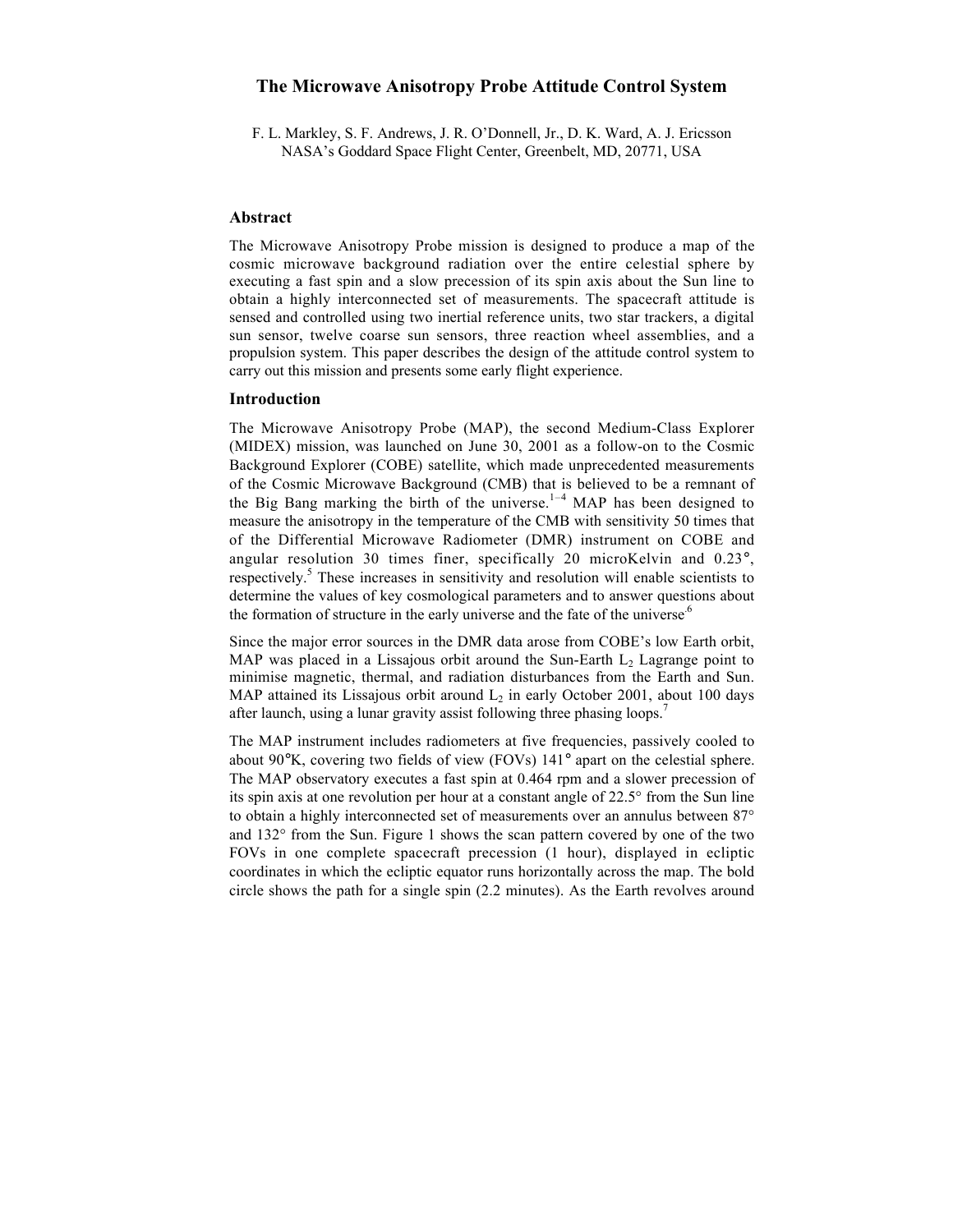the Sun, this annulus of coverage revolves about the ecliptic pole. Thus the entire celestial sphere will be observed once every six months, or four times in the planned mission life of two years. This paper will give an overview of the Attitude Control System (ACS) that acquires and maintains the spacecraft orbit, controls the spacecraft angular momentum, provides for safety in the event of an anomaly, and implements the spin-scan observing strategy while minimising thermal and magnetic fluctuations, especially those synchronous with the spin period.

## **ACS Overview**

MAP uses three right-handed, orthonormal co-ordinate systems. The Geocentric Inertial frame (GCI) is an Earth-centred frame with its  $x<sub>I</sub>$  axis pointing to the vernal equinox, its  $z<sub>I</sub>$  axis pointing to the North Celestial Pole (parallel to the Earth's spin axis), and  $\mathbf{v}_I = \mathbf{z}_I \times \mathbf{x}_I$ . The Rotating Sun Referenced frame (RSR) is a spacecraftcentred frame in which the  $z_R$  axis points from the MAP spacecraft to the Sun,  $x_R$  is a unit vector in the direction of  $z_R \times z_I$ , and  $y_R = z_R \times x_R$ . The RSR frame rotates at approximately 1°/day with respect to the GCI frame. The body frame is centred at the spacecraft centre of mass with  $z_B$  axis parallel to the spacecraft centreline, directed from the instrument to the solar arrays,  $y_B$  axis normal to the instrument radiator faces, and  $\mathbf{x}_B = \mathbf{y}_B \times \mathbf{z}_B$ , as shown in Figure 2.



Figure 1: MAP Scan Pattern Figure 2: MAP Spacecraft Layout

The attitude sensors employed by the MAP ACS are two two-axis Inertial Rate Units (IRUs), two Autonomous Star Trackers (ASTs), a Digital Sun Sensor (DSS), and twelve Coarse Sun Sensors (CSSs). The spacecraft attitude is controlled by three Reaction Wheel Assemblies (RWAs) and a propulsion system. The RWA rotation axes are tilted  $60^{\circ}$  from the - $\mathbf{z}_B$  axis and uniformly distributed 120° apart in azimuth about this axis. The wheels serve the dual function of counterbalancing the body's spin angular momentum to maintain the system momentum (i.e. body plus wheels) near zero while simultaneously applying torques to control the spacecraft attitude. The wheel axis orientations result in all wheel speeds being biased away from zero during the spin-scan, thus avoiding zero-speed crossings that would occur if the wheel axes were oriented along the spacecraft body frame co-ordinate axes.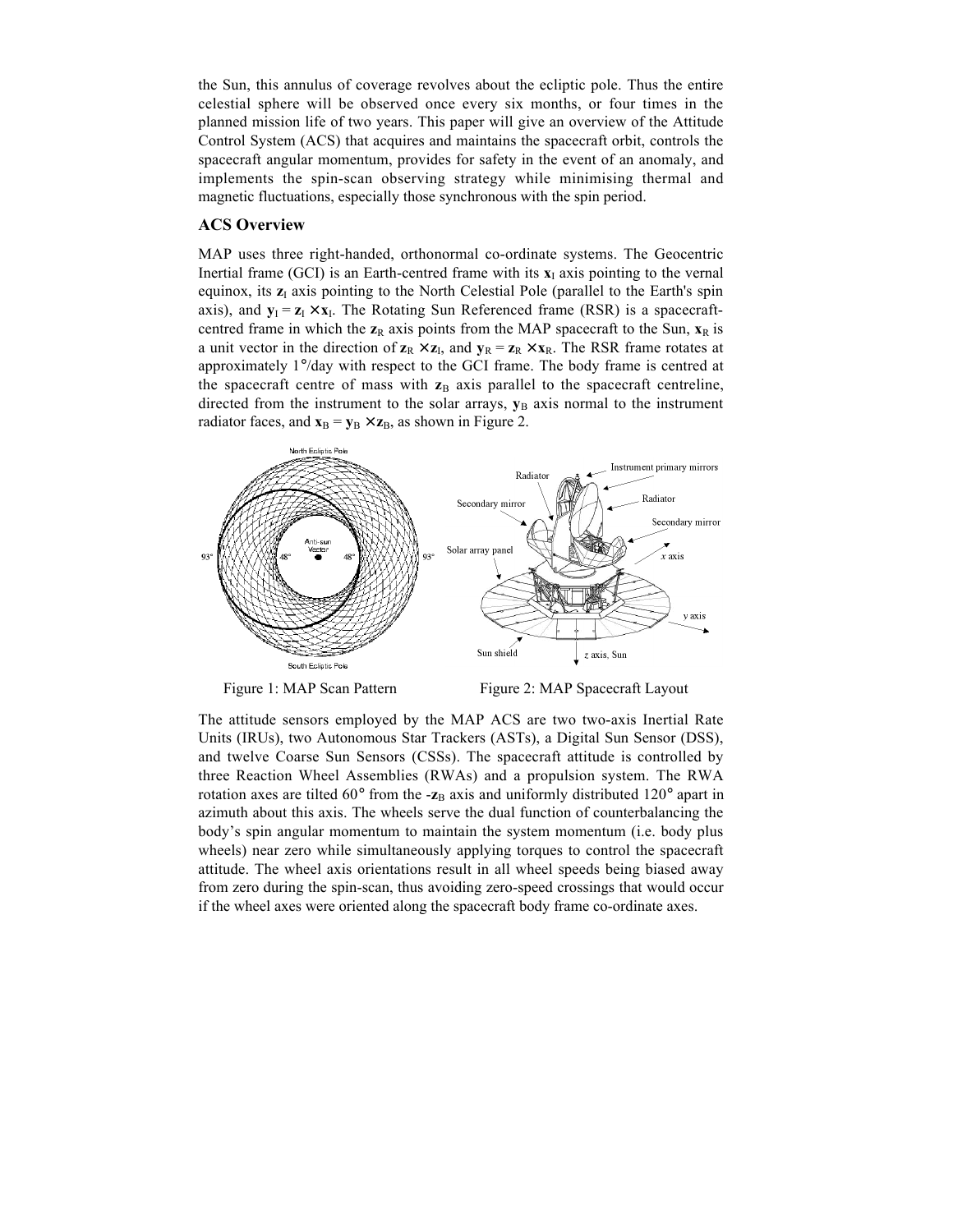The  $L_2$  orbit precludes the use of magnetic sensing or torquing, so the propulsion system is used to unload accumulated system angular momentum after each orbit manoeuvre, several times in the phasing loops but interrupting science observations no more than once every three months at  $L_2$ . Gravity-gradient, atmospheric drag, and outgassing torques are significant in the phasing loops; but the accumulated angular momentum of less than 1 Nms per orbit is easily managed. Solar radiation pressure torque is the only significant disturbance torque at  $L<sub>2</sub>$ , and the uniform rotation of the spin axis reduces its average by more than two orders of magnitude compared to its instantaneous value. Pre-flight estimates of angular momentum accumulation from solar radiation pressure ranged from 0.0016 to 0.065 Nms per day, depending on the accuracy of deployment of the solar arrays and the resulting symmetry of the spacecraft.<sup>8</sup> The worst-case estimate would reach the Observing Mode system angular momentum limit of 2 Nms, the maximum that can be cycled among the three RWAs at the fast spin rate without adversely affecting attitude control, in 31 days. This would require momentum unloading more frequently than desired; but flight data indicates an angular momentum accumulation of about 0.006 Nms per day, which easily meets the three-month requirement.

## **ACS Operational Modes**

MAP has six ACS modes. Observing, Inertial, Sun Acquisition, Delta V, and Delta H Modes reside in the main spacecraft (Mongoose) processor, while Safehold Mode is implemented in the Attitude Control Electronics (ACE). Anomalies can result in autonomous transitions from any other mode to Safehold or Sun Acquisition Mode.

#### *Observing Mode*

Observing Mode is used for science operations to maintain the  $22.5^{\circ} \pm 0.25^{\circ}$  angle between the spin axis and Sun line and to implement the observing strategy shown in Figure 1. This is accomplished by specifying the attitude of the MAP spacecraft with respect to the RSR co-ordinate frame by the set of  $3-1-3$  Euler angles<sup>9, 10</sup>

$$
\phi_c = \phi_0 + \int_{t_0}^t \dot{\phi}_c dt, \quad \theta_c = 22.5^\circ, \quad \text{and} \quad \psi_c = \psi_0 + \int_{t_0}^t \dot{\psi}_c dt,
$$
 (1)

where  $\dot{\phi}_c = -1$  rev / hour and  $\dot{\psi}_c = 0.464$  rpm are the desired spin-scan rates, and  $\phi_0$  and  $\psi_0$  are set by the initial state. A commanded RSR-to-body quaternion  $q_c$ and a commanded RSR-to-body angular rate vector ω*c* are computed from these Euler angles and rates by the standard equations.<sup>9, 10</sup> The attitude error is expressed as two times the vector part  $\mathbf{q}_e$  of an error quaternion  $q_e$ , which is the quotient of an estimated RSR-to-body quaternion  $\hat{q}_{BR}$  and the commanded quaternion:

$$
q_{\rm e} = \pm \hat{q}_{\rm BR} \otimes q_{\rm c}^{-1},\tag{2}
$$

with the sign chosen so that the scalar component of  $q_e$  is positive. The factor of two reflects the fact that the quaternion error is half the angle error when these are small. In this and the following we use the quaternion product convention of References 10 and 11 rather than that of Reference 9, so that the order of quaternion multiplication is the same as that of the corresponding direction cosine matrices.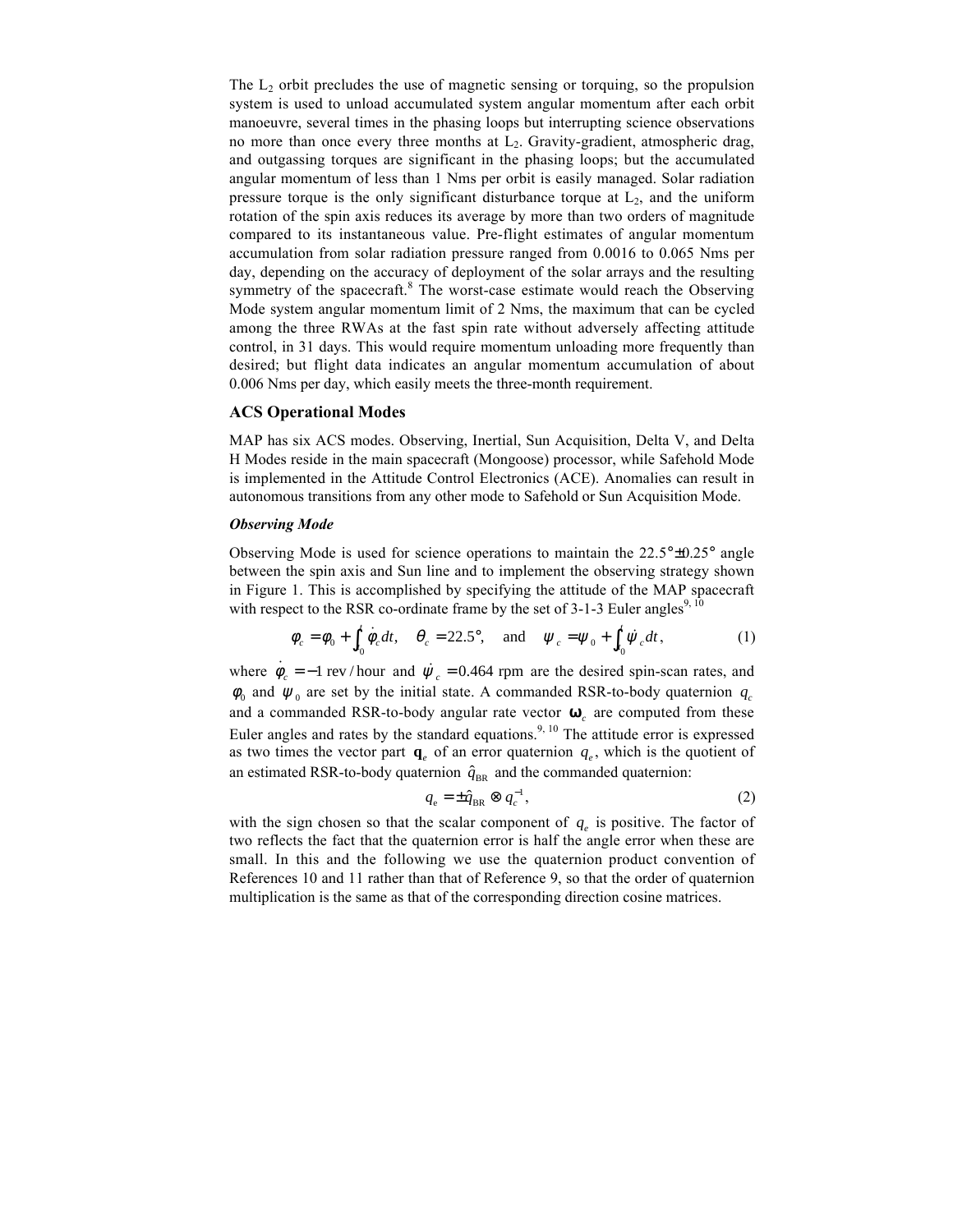The estimated RSR-to-body quaternion  $\hat{q}_{BR}$  is computed as

$$
\hat{q}_{\text{BR}} = \hat{q}_{\text{BI}} \otimes q_{\text{RI}}^{-1},\tag{3}
$$

where the GCI-to-RSR quaternion  $q_{RI}$  is computed onboard from ephemeris models and the estimated GCI-to-body quaternion  $\hat{q}_{BI}$  is computed by an onboard Extended Kalman Filter (EKF) with IRU, AST, and DSS measurements as input.<sup>11, 12</sup> This filter is similar to EKFs employed on several previous missions, except that the AST produces an estimated attitude quaternion rather than merely observed star vectors, removing the burden on the Mongoose processor of star identification and the necessity to carry an onboard star catalogue. A rate error vector  $\boldsymbol{\omega}_e$  is given by

$$
\mathbf{\omega}_e = \hat{\mathbf{\omega}}_{\text{BI}} - \mathbf{\omega}_c,\tag{4}
$$

where  $\hat{\omega}_{BI}$  is the body rate measured by the IRU, corrected for gyro drifts that are also estimated by the EKF.

The RWA torques are computed by a proportional-derivative (PD) controller in terms of the attitude and rate errors.<sup>13</sup> Since the commanded attitude is not constant, hangoff error is reduced by adding feedforward to the PD control rather than using integral feedback. The feedforward term includes both the angular acceleration required to follow the commanded attitude and the gyroscopic term needed to move the system momentum **H***sys* in the body frame as required by its constancy in inertial space. Since  $\dot{\phi}_c$ ,  $\dot{\psi}_c$ , and  $\dot{\theta}_c$  are all constant, the commanded acceleration is:

$$
\dot{\mathbf{\omega}}_c = \dot{\psi}_c \dot{\phi}_c \sin \theta_c \left[ \cos \psi_c - \sin \psi_c \quad 0 \right]^T.
$$
 (5)

The acceleration and gyroscopic terms are added to the commanded PD acceleration to give the total control torque:

$$
\mathbf{T} = J \Big[ k_d \, \mathbf{\omega}_e + k_p \Big( 2 \, \mathbf{q}_e \Big) + \dot{\mathbf{\omega}}_c \Big] + \mathbf{\omega}_c \times \mathbf{H}_{\text{sys}},\tag{6}
$$

where *J* is the MAP moment-of-inertia tensor and  $k_d$  and  $k_p$  are derivative and proportional gains. This torque is distributed to the RWAs using a distribution matrix defined by the orientation of the RWAs in the body co-ordinate system.

## *Inertial Mode*

Inertial Mode acts as a staging mode between the other operations of the spacecraft. This is an RWA- and IRU-based mode similar to Observing Mode, using the same Kalman Filter, but differs in that the commanded rates are zero and the feedforward terms are absent. Inertial Mode can either hold the spacecraft in an inertially fixed orientation or slew the spacecraft to a time-tagged sequence of GCI-to-body quaternions in a Command Quaternion Table (CQT) uploaded from the ground.

#### *Delta V Mode*

Delta V Mode is entered from Inertial Mode by ground command to adjust the orbit in the phasing loops and for  $L_2$  stationkeeping. The burn start time and duration, desired attitude (as a single quaternion or a CQT), and direction of the thrust are specified in the command or by table load. Spacecraft attitude is controlled by offpulsing the thrusters used for the Delta V and on-pulsing the others using IRU and RWA tachometer signals in a PD controller with pulse width modulation.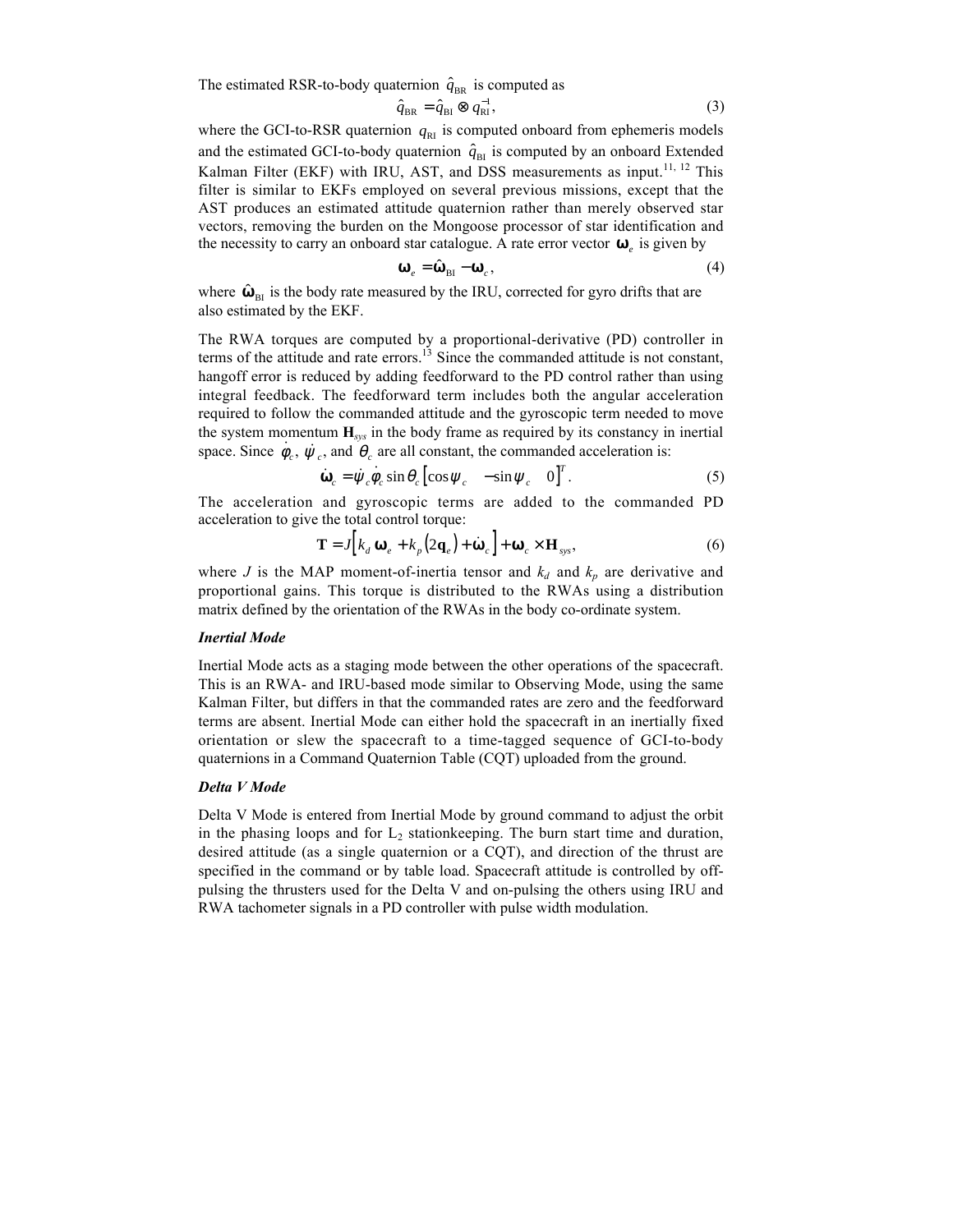## *Delta H Mode*

Delta H Mode uses the propulsion system to unload spacecraft system angular momentum, computed using the IRU and RWA tachometers. It is used primarily upon exit from Delta V Mode. The same pulse width modulator is used as for Delta V Mode, but all thrusters are operated in an on-pulsing manner for Delta H Mode.

## *Sun Acquisition Mode*

Sun Acquisition Mode uses the CSS, IRU, and RWAs to acquire and maintain a thermally safe power-positive orientation, with the spacecraft  $z_B$  axis within 25 $\degree$  of the Sun. Upon separation from the launch vehicle, Sun Acquisition Mode must slew MAP from any initial angle and any initial body momentum less than [13, 13, 55] Nms to a power-positive orientation within 40 minutes. If the body momentum exceeds the amount that can be handled by Sun Acquisition Mode, the propulsionbased Delta H Mode is entered by ground command to reduce the momentum to an acceptable level, after which the spacecraft returns to Sun Acquisition Mode.

### *Safehold Modes*

The Safehold Mode implemented in the ACE can be entered in the event of a Mongoose anomaly. It has two configurations, which differ by the rate signal used. The first, called Safehold IRU, is a copy of the Sun Acquisition Mode in the Mongoose. The second is a minimum-hardware Safehold Mode using only the RWAs and CSSs, with rate errors being computed by numerically differentiating the position error signals. Since the CSSs are insensitive to rotations about the Sun line, anti-runaway compensation is applied to prevent the wheels from uncontrolled spinning about the satellite's *z*-axis. This is accomplished by applying equal damping torques to the three wheels if the sum of their speeds exceeds a pre-set value, thereby suppressing *z*-axis rotation without applying a net torque in the *x-y* plane. Exit from either Safehold Mode is by ground command only.

## **Flight Experience**

The launch vehicle placed the spacecraft on a very accurate trajectory with body angular momentum of only 6.2 Nms at separation, well within the capability of Sun Acquisition Mode, which acquired the Sun within 15 minutes. Maximum pointing errors during the nine Delta V manoeuvres performed in the first three months of the mission were smaller than predicted  $(3.7^{\circ}$  vs.  $5.5^{\circ})$ , and imparted velocity increments were accurate to 1%. Less than 15 kg of hydrazine propulsion fuel was expended to get to  $L<sub>2</sub>$ , about half the amount budgeted for this phase of the mission. The 57 kg of fuel remaining will easily support a four-year extended mission.

Initially, the precession rate  $\dot{\phi}$  in Observing Mode did not meet its 5% accuracy requirement, showing a 7% variation at the spin period. This was attributed to an inaccurate value of system momentum in the gyroscopic feedforward loop arising from a scale factor error in the RWA tachometer signals. Evidence for this was that the magnitude of the system momentum, which should be constant, had a 0.4 Nms oscillation at spin period and increased during spin-up by 1.0 Nms. A high-fidelity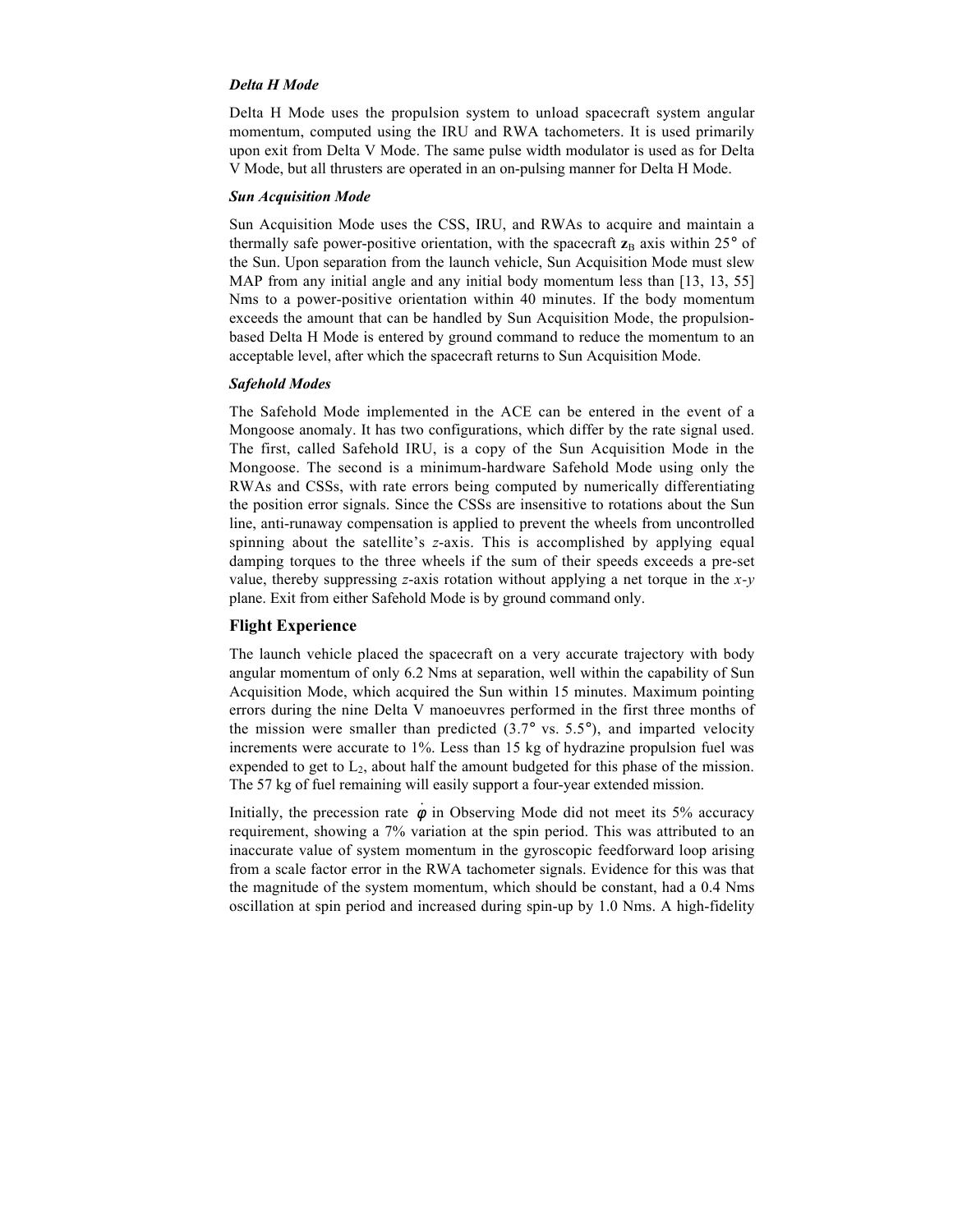simulation determined that the oscillation and spin-up offset could be removed by a change in the tachometer scale factors of about 2.5% for RWA1 and 4% for RWA2 and RWA3. After loading these new scale factors, the variation of the precession rate was dramatically reduced, as were the spin-period oscillation and the spin-up offset in the computed system momentum magnitude shown in Figure 3.



Figure 3: Pre- and Post-Calibration System Angular Momentum Magnitude

Stray light and radiation interference in the phasing loops was less of a problem for the ASTs than anticipated. Both lost track when the Moon was within a degree or so of the FOV, but only for a few seconds in each of at most three spin cycles in any precession cycle; no more than 13 AST readings were lost in any precession cycle. The ASTs have been routinely tracking 15 to 40 stars at  $L_2$ , where there is no interference; and attitude knowledge has been better than 20 arcseconds per axis, easily meeting the three-axis root-sum-square requirement of 78 arcseconds. The Sun angle has been maintained between 22.44° and 22.54° in Observing Mode, as shown in Figure 4 by the perfect circle traced by the Sun vector over several hours.

Charged particle flux from extreme solar activity on November 5, 2001 caused a power-on reset of the Mongoose processor. The ACS transitioned autonomously to Safehold Mode in the ACE, which functioned exactly as designed to keep MAP safe. The transition to Safehold Mode was discovered by operations personnel at the next telemetry pass about 12 hours later, and recovery to Observing Mode was accomplished within three hours of this discovery.



Figure 4: DSS Data in Observing Mode